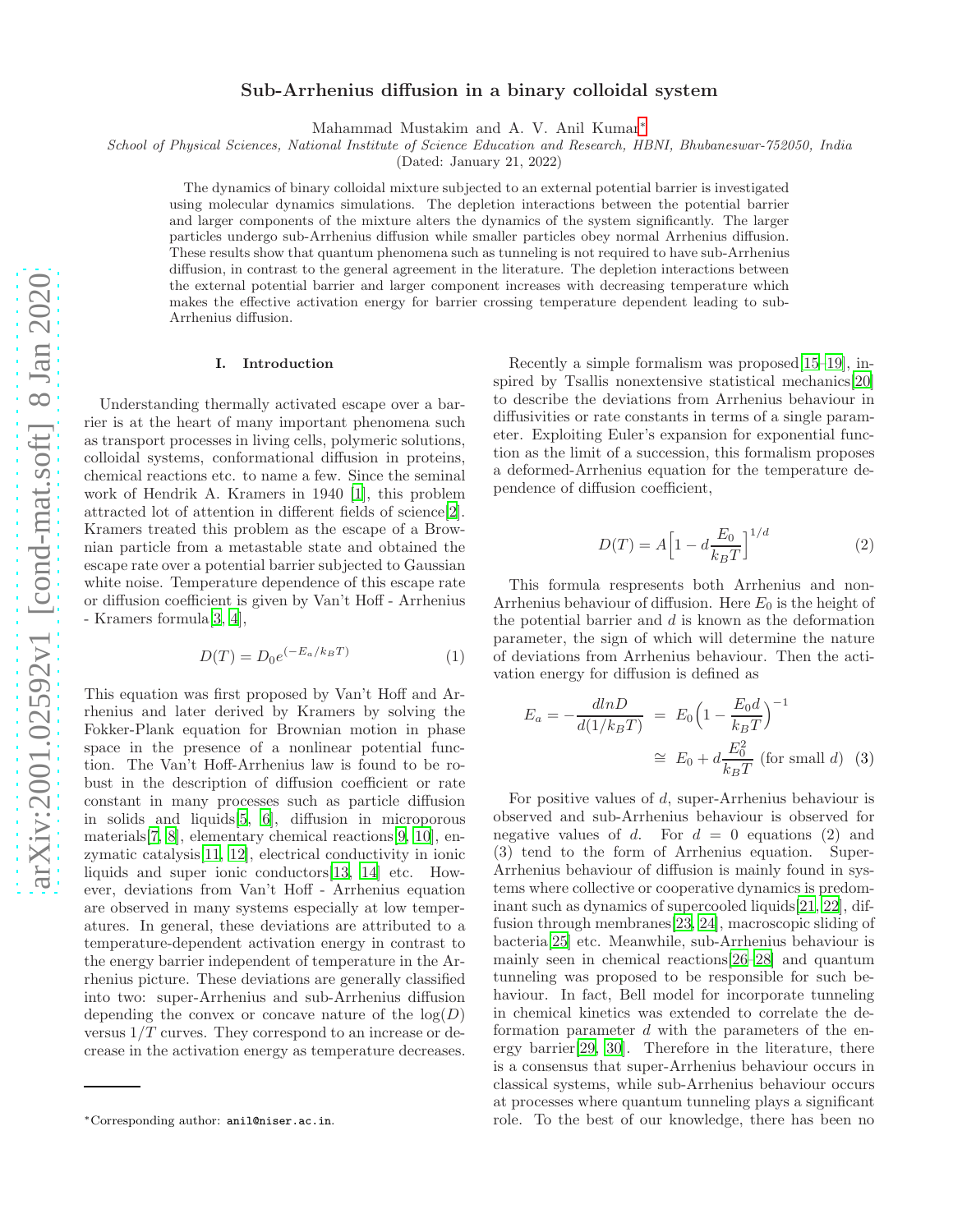investigations reported in the literature of a classical system exhibiting sub-Arrhenius diffusion. However, sub-Arrhenius behaviour has been observed in the sedimentation of weekly-aggregated colloidal gels[\[31\]](#page-6-19). In this article, we report a purely classical system of binary colloidal mixtures, subjected to an external potential energy barrier, undergoing sub-Arrhenius diffusion. We show that one of the components in the binary mixture undergoes sub-Arrhenius diffusion, while the other component exhibits normal Arrhenius diffusion. This contrasting behaviour of different components in the mixture can be attributed to the attractive depletion interaction between the potential energy barrier and the larger component in the mixture.

## II. Model and simulation details

We have carried out canonical ensemble molecular dynamics simulations of a binary mixture of colloidal particles, the two components of the mixture differ in their sizes, subjected to an external potential barrier. The interaction potentail,  $V_{ab}(r_{ij})$ , between these particles is soft-sphere repulsion, given by

$$
V_{ab}(r_{ij}) = \epsilon_{ab} \left(\frac{\sigma_{ab}}{r_{ij}}\right)^{12} \tag{4}
$$

where  $r_{ij}$  is the distance between two particles i and j and  $a, b = l, s$ , where l stand for the the larger particles and s for the smaller particles. In our simulations,  $\sigma_{ss} =$ 1.0,  $\sigma_{ll} = 2.0$ ,  $\epsilon_{ss} = 1.0$  and  $\epsilon_{ll} = 4.0$  all being expressed in reduced units. The parameters for interaction between the unlike species is determined by the Lorenz-Berthelot mixing rules; i.e.,  $\sigma_{sl} = (\sigma_{ss} + \sigma_{ll})/2.0$  and  $\epsilon_{sl} = \sqrt{\epsilon_{ss} \epsilon_{ll}}$ . The system is subjected to an external potential which is in the form of gaussian barrier at the center of the simulation box along the z-axis [\[32,](#page-6-20) [33\]](#page-6-21)

$$
V_{ext}(z) = \epsilon_{ext} e^{-\left(\frac{z-z_0}{w}\right)^2}
$$
 (5)

We chose the width of the external potential to be  $w$  $= 3.0$  and the height of the barrier to be  $\epsilon_{ext} = 3.0$ . Recent experimental advance make it possible to realise such external potentials in colloidal systems[\[34\]](#page-6-22). As in ref.[\[33\]](#page-6-21), we use an equivolume mixture with a total volume fraction of  $\phi = 0.20$ . We kept the masses of both the species same since we are interested to see only the effect of depletion interactions in the dynamics. The dynamics of this system has been investigated using canonical ensemble molecular dynamics simulations. The equations of mation are solved simultaneously using a fifth order Gear predictor-corrector method[\[35\]](#page-6-23), applying periodic boundary conditions along all the three directions. We have repeated the simulations for three different simulation boxlengths, i.e.,  $L = 13.0$ , 15.0 and 17.0 to study the finite size effects on the dynamics, keeping the total vol-

ume fraction to be 0.20. Because of the periodic boundary conditions, different boxlengths essentially mean different periodicity for the external potential barrier. Each simulation runs for a total of  $5 \times 10^6$  timesteps with each timestep being  $dt = 0.001$  in reduced units, in which first  $1 \times 10^6$  are not used in calculating the equilibirium and dynamic properties. The simulations are repeated three times for each set of parameters and the dynamical properties are averaged over.

This model system has been investigated before to establish that the presence of smaller particles invoke depletion interactions between the larger particles as well as between the larger particles and the potential barrier[\[32,](#page-6-20) [33\]](#page-6-21). It has been shown that this attractive depletion interaction significantly alter the structural and dynamical behaviour of the particles. At low enough temperatures, the smaller particles get localised between the potential barriers (multiple barriers occur because of the periodic boundary conditions) and undergo a slowing down of dynamics, while the larger particles diffuse normally without acknowledging the presence of the repulsive barrier[\[33\]](#page-6-21). It may also be noted that the single component systems undergo a slowing down in their dynamics in both the case of larger and smaller particles(see additional information). This striking dynamical behaviour has been attributed to the changes in the effective potential barrier due to the depletion interaction between the larger particles and the potential barrier. We attempt to further understand the nature of depletion interaction and its effect on the dynamics of the system, especially at low temperatures where changes in dynamical properties are significant.

## III. Results and discussion

As we decrease the temperature of this system, the selfdiffusion coefficient of different species shows markedly different behaviour. While the diffusion coefficient  $(D_z^s)$  of smallar particles along the *z*-direction decreases rapidly as temperature decreases, the larger particles diffusivity $(D_z^l)$  decrease rather very slowly (see figure 3(a) in the additional information). This slow change in the self-diffusion coefficient of larger particles suggests that the activation energy for their dynamics is temperature-dependent and the diffusion can be non-Arrhenius. In order to verify this, we calculated the activation energy of diffusion for both the species of particles. We have also carried out two additional simulations - one with larger particles only and another with smaller particles only. From these simulations we calculated the activation energy for each of the components in the absence of depletion interactions. This will enable us to calculate the change in activation energy due to the depletion interaction between the potential barrier and the larger particles. The diffusion is found to be Arrhenius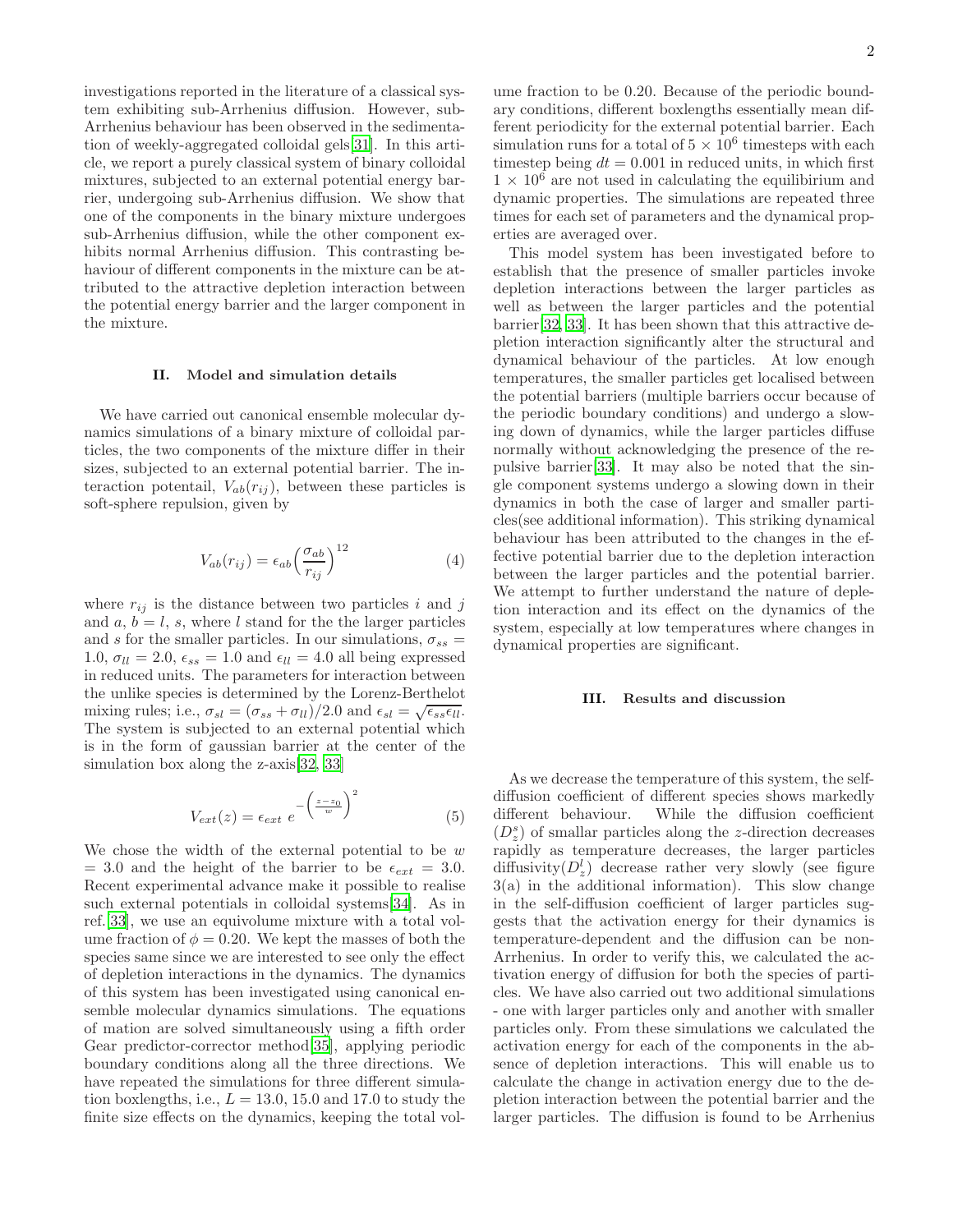

FIG. 1: Arrhenius plot for (a) small particles and (b) large particles. Small particles follow Arrhenius law, while larger particles follow sub-Arrhenius behaviour. The points are from simulation data and the lines are fits to Arrhenius or d-Arrhenius law. The data points for  $L = 15$  and  $L = 17$ shifted by 1 and 2 orders of magnitude.

for both single component systems. The activation energy for smaller particles is found to be 2.1066 and that for larger particles is 1.8984 (See additional information). Figure 1 shows the Arrhenius plot for both the species of particles for different values of simulation boxlengths (different values of simulation boxlength means different periodicity for the external potential barrier). It is evident from the figure that the smaller particles obey Arrhenius behaviour for all boxlengths. The activation energy is found to be around 2.4 for all the boxlengths, greater than that found in the case of smaller particles alone. This agrees with the suggestion made in ref.[\[33](#page-6-21)] that the depletion interaction effectively increases the barrier for smaller particles as they are driven away from the barrier. The Arrhenius plot for larger particles is significant that the plot is no longer linear and it deviates from Arrhenius behavior. In fact we can see that they show a sub-Arrhenius diffusion at all periodicities of the external potential. As mentioned before, sub-Arrhenius behavior is observed so far only in systems where quantum tunneling is observed and believed to be a quantum phenomena. To the best of our knowledge, this is the first classical system to be reported to have a sub-Arrhenius behavior. Moreover, the two components in the binary mixture follows different temperature dependence in their diffusional behaviour.

The Arrhenius plot of diffusion of larger particles is found to obey the d-Arrhenius equation as revealed by



FIG. 2: Activation energy versus temperature for larger particles.

the nonlinear fits to the diffusivity data shown in Figure 1. The temperature dependent activation energy can be calculated from the d-parameter using equation 3. This has been plotted at Figure 2 for different boxlengths. The activation energy is less than the activation energy for diffusion when only large particles are present at all temperatures. This is in agreement with the suggestion that the attractive depletion interaction between the potential barrier and larger particles effectively lowers the barrier for the larger particles to cross. The reduction in the activation energy is larger as the temperature is lowered. This essentially means the depletion interaction is temperature dependent and become more and more prominent as temperature decreases. This also explains why the diffusion coefficient remains same or changes very slowly as temperature is lowered. The diffusivity depends on two factors here; namely activation energy and temperature or more precisely the ratio of activation energy to temperature. In case of smaller particles the activation energy remains constant; so the ratio of activation energy to temperature becomes larger as temperature decreases. This reduces the diffusivity rapidly. In case of larger particles, the activation energy decreases as temperature lowers so that the ratio changes very little at different temperature. This in turn ensures that the diffusivity of larger particles remains more or less same irrespective of the changes in temperature.

In order to gain further insight into the mechanism of this interesting behaviour in the dynamics of the particles in the binary mixture, we calculated the free energy of interaction along the z-direction. This is obtained from the density profile of each of the components along the z-direction, using[\[36](#page-6-24)]

$$
G(z) = -k_B T \ln n_i(z) \tag{6}
$$

where  $n_i(z)$  is the density profile for each of the species along the z-direction normalised with respect to the bulk density. Figure 3 shows the free energy of interaction for smaller particles in two different systems; namely only smaller particles with the external potential barrier(dashed line) and the binary mixture with external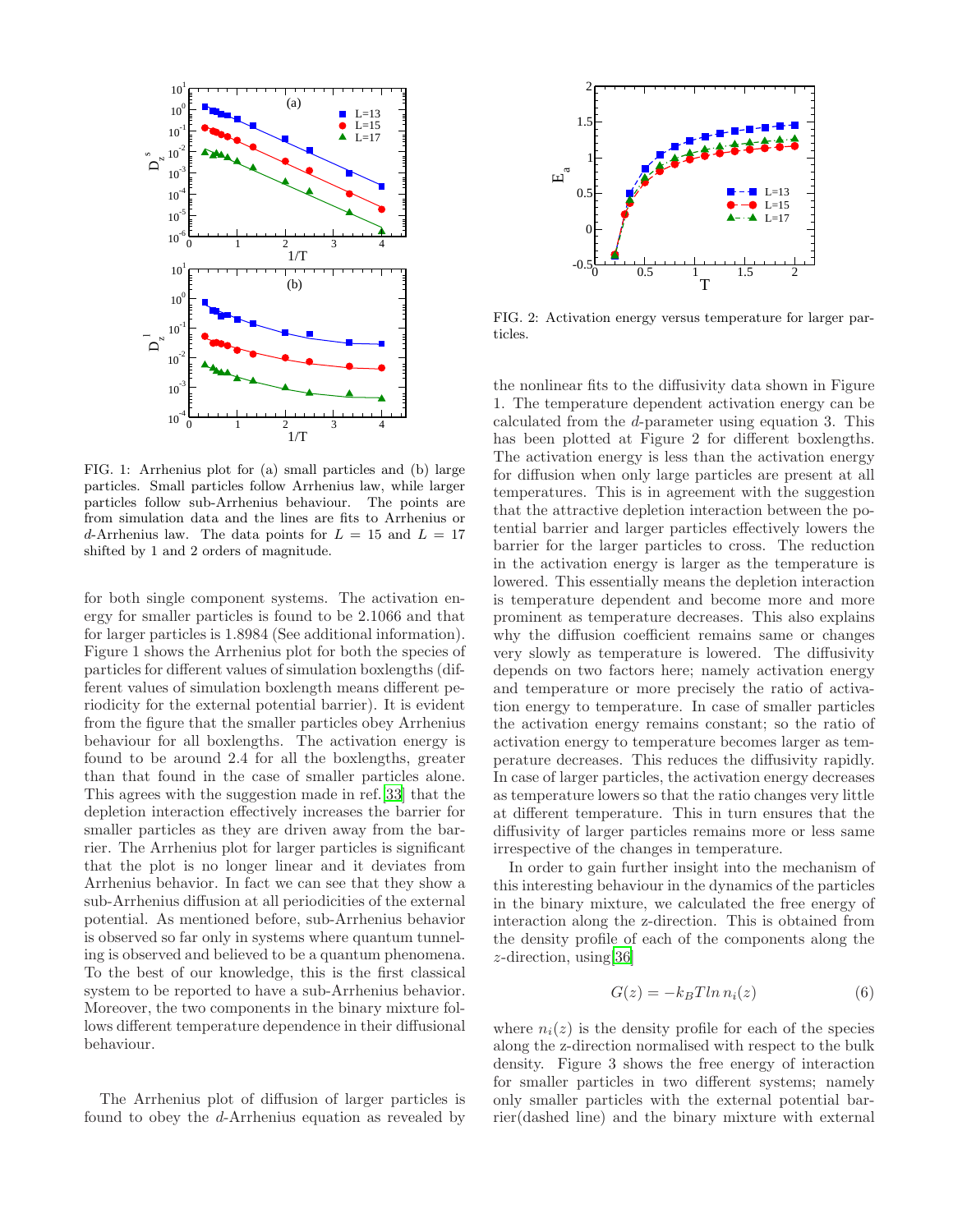

FIG. 3: Free energy of interaction for the small particles along the z - direction when the system has only small particles(dashed lines) and when both large and small particles present (solid lines).

potential barrier (solid lines) at four different temperatures. When only small particles are present, there is no depletion interaction and barrier does not get modified. However, the binary mixture invokes depletion interaction between the barrier and the larger particles. So the density of larger particles near the barrier increases and because of this crowding, the smaller particles will move away further from the barrier. This increases the effective free energy for smaller particles, which is evident in Figure 3. However, since the volume fraction is small, this decline in the density of smaller particles from the region of external potential barrier does not depend on temperature and hence the free energy of interaction remains unchanged with respect to temperature. So the effective potential barrier is temperature independent and the diffusion process remain Arrhenius. However at higher volume fractions, the effective barrier become temperature dependent and the diffusion becomes super-Arrhenius[\[37\]](#page-6-25). Figure 4 shows the free energy profile of larger particles for two different systems : (1) only larger particles with external potential barrier and (2) the binary mixture with external potential barrier at four different temperatures. There are few points to be noted



FIG. 4: Free energy of interaction for the larger particles along the z - direction when the system has only large particles(dashed lines) and when both large and small particles present (solid lines).

here. Firstly, for larger particles in the binary mixture, there is a minimum for free energy of interaction at the spatial position of the external potential barrier rather than a maximum, which is observed in the case of single component system or in the case of smaller particles in the binary mixture. Here the free energy barrier particles have to face in their dynamics is the difference in free energy between the minimum and bulk(free energy value away from the external potential barrier). This barrier height is much smaller compared to the barrier height particles have to cross in single component system. Secondly, for the single component system the barrier height does not change significantly with respect to temperature while the barrier height decreases with decreasing temperature in case of binary mixture. These observations are consistent with the conclusions made based on the activation energy calculations outlined above. The fact that the free energy barrier is temperature dependent for the binary mixture and that the barrier height decreases with decreasing temperature provides an explanation for the sub-Arrhenius diffusion observed in the case of larger particles.

From the density profile, we can also calculate the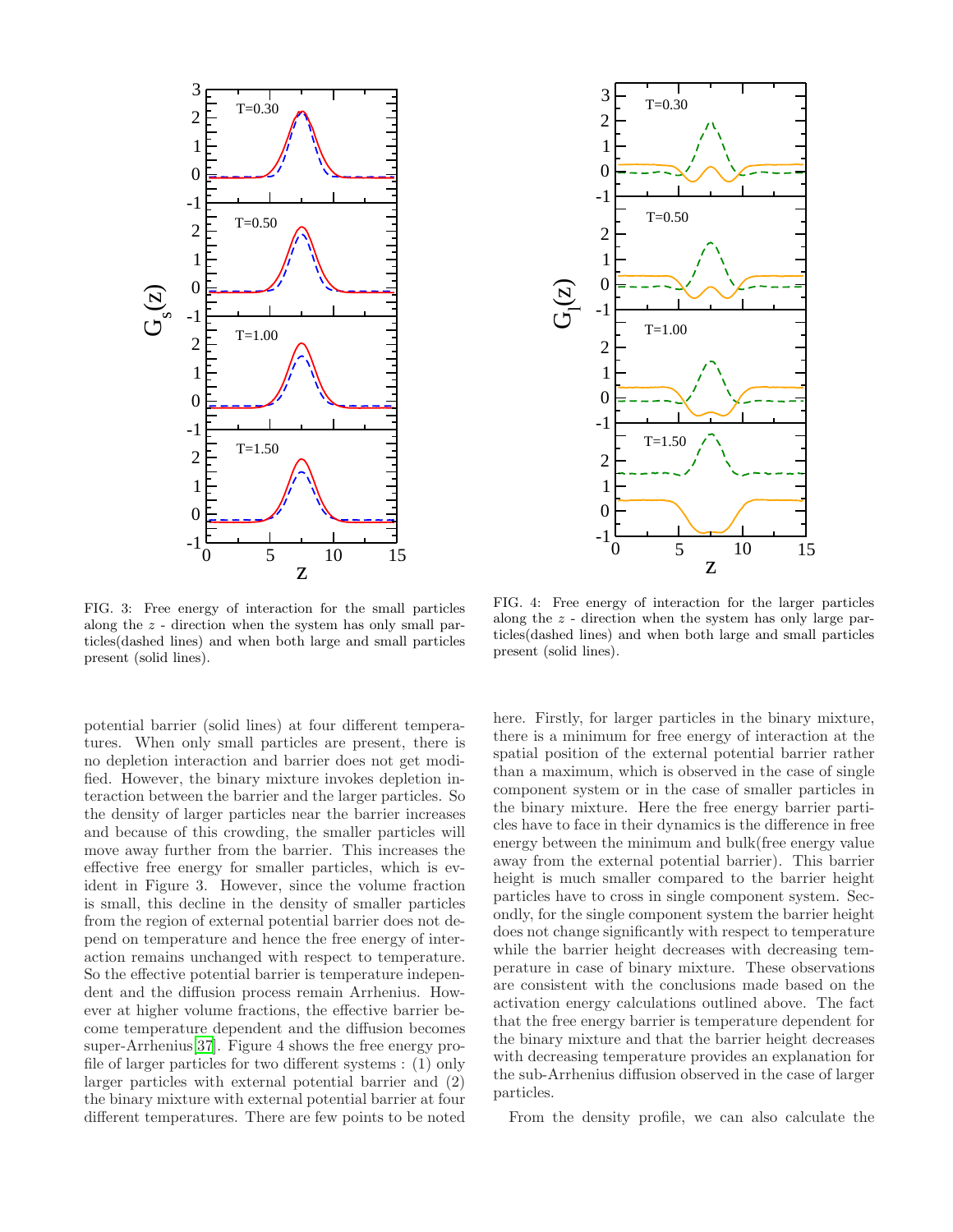



FIG. 5: Mean force of interaction for the small particles along the z - direction when the system has only small particles(dashed lines) and when both large and small particles present (solid lines).

mean force as[\[36](#page-6-24)]

$$
F(z) = k_B T \frac{d(\ln n_i(z))}{dz} \tag{7}
$$

along the direction of the potential barrier. Here  $F(z) =$  $F_{+}(z) - F_{-}(z)$ , where  $F_{+}(z)$  is the mean force of interaction along positive z direction and  $F_-(z)$  is the mean force along negative z direction. These are plotted in Figure 5 and 6 for smaller particles and larger particles respectively. From figure 5 it is clear that the force on smaller particles near the potential barrier is repulsive (negative on the left side of the barrier and positive on the right side) both in the single component system and in the binary mixture. Also it is clear that the magnitude of the force does not change significantly with respect to temperature and hence the dynamics remains Arrhenius. However, the effective force in the larger particles shows a very contrasting behaviour. The force is mainly attractive towards the barrier (positive on the left of the barrier and negative on the right). And the magnitude of the force changes as the temperature changes. This confirms the sub-Arrhenius behaviour obeserved in the diffusivity of larger particles. It should be noted that the fluctuation in the mean force in the region of potential barrier at low temperatures arises due to the splitting of the peak in density profile at lower temperatures.

FIG. 6: Mean force of interaction for the large particles along the z - direction when the system has only large particles(dashed lines) and when both large and small particles present (solid lines).

Waiting time distributions measure the delay times between successive hops of particles in a dynamics process. We have also calculated the waiting time distributions for both large and small particles from the molecular dynamics trajectories by calculating the delay time between successive jumps of the particles over the barrier. A loglog representation of these waiting time distributions for both the particles has been plotted in Figure 7. As temperature decreases, the waiting time distribution for both type of particles flattens out. This is expected as particles will spend more time between two potential barriers before crossing over and their dynamics become more and more localized as the temperature decreases. However, the decay of waiting time distribution of smaller particles is much slower compared to that of larger particles. These distributions can be very well fitted to a sum of two exponentials. This essentially tells us that there are two time scales associated with the barrier crossing of particles. We have plotted the two relaxation times( $\tau_1$  and  $\tau_2$ ) for smaller particles and the two relaxation times( $\tau_3$ ) and  $\tau_4$ ) for larger particles against temperature in the inset of Figure  $7(a)$  and  $7(b)$  respectively. One of the relaxation times( $\tau_1$  or  $\tau_3$ ) in each case remains mostly unaffected as temperature decreases; while the other  $(\tau_2)$ or  $\tau_4$ ) increases as the temperature decreases.  $\tau_1$  (or  $\tau_3$ ) corresponds to the recrossing occurs near the potential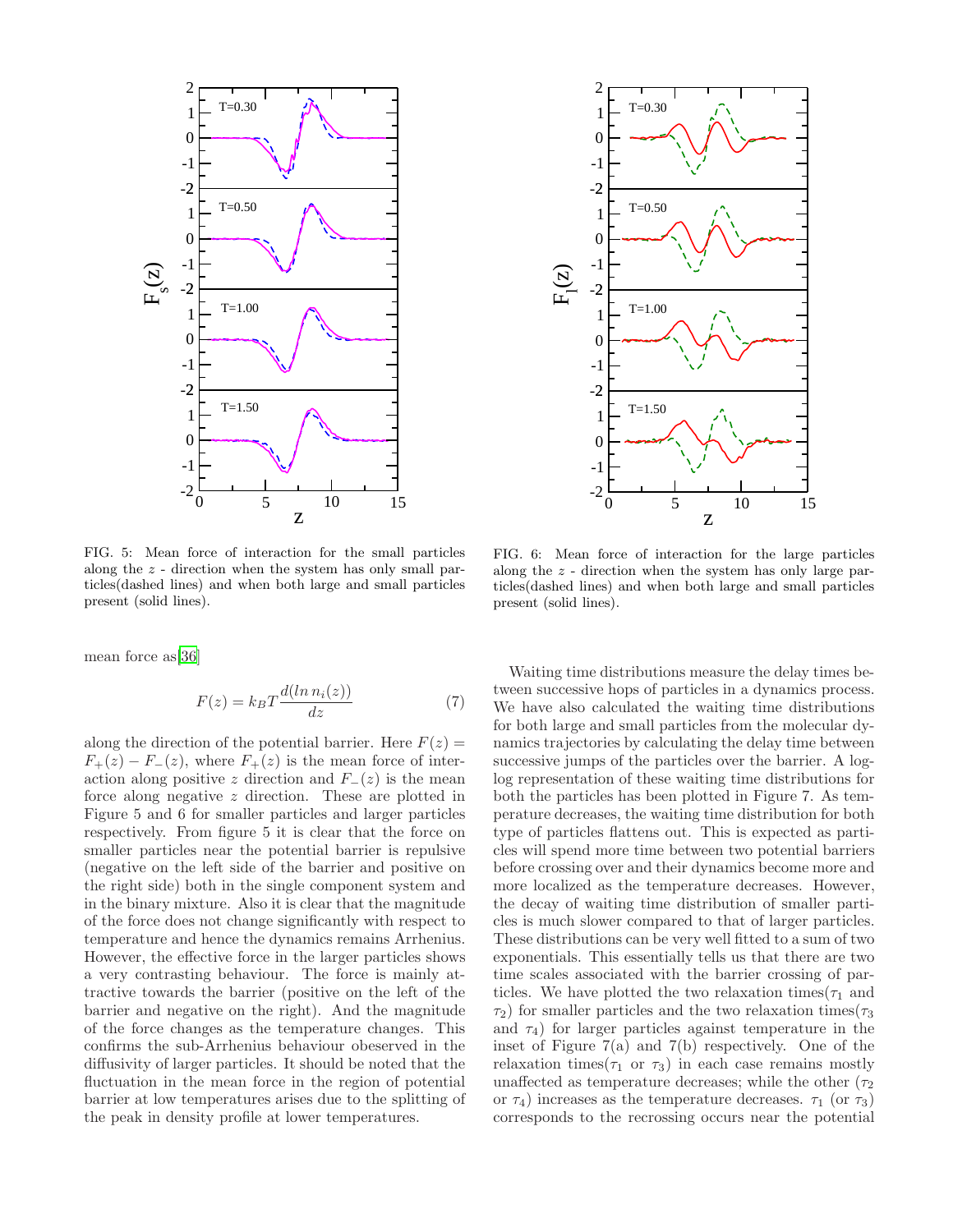

FIG. 7: Waiting time distribution for (a) small particles and (b) large particles for  $L=17.0$ . The symbols are the data from the simulations and the lines are exponential fits. For both type of particles a sum of two exponentials fits the data very well. The relaxation times for each type of particles are plotted in the inset of figure 7(a) and 7(b).

barriers, which explains the weak dependence on temperature. The larger relaxation time,  $\tau_2$  (or  $\tau_4$ ) can be attributed to the long time diffusion due to barrier crossing. As evident in the figure,  $\tau_2$  increases rapidly with decreasing temparture while  $\tau_4$  increases more slowly as temperature decreases. This indicates increasing localization of smaller particles between the repulsive barriers compared to that of larger particles and support the sub-Arrhenius diffusion obeserved in the dynamics of larger particles.

It will be interesting to note that the two components of the binary mixture follow different dynamics altogether. The dynamics of the larger particles is mainly determined by the depletion interactions between the larger particles and the potential barrier. This depletion interaction is temperature dependent and changes the effective barrier accordingly. Thus, we observe a sub-Arrhenius diffusive behavior for larger particles. The effective barrier of the smaller particles increases because larger particles get crowded in the region of external potential barrier and smaller particles gets depleted away from that region. This crowding of larger particles and hence the depletion of smaller particles from the region of potential barrier does not depend on temperature, especially since the volume fraction of the particles is small. So the effective potential barrier for smaller particles remain unchanged with respect to temperature and they follow Arrhenius diffusion. For such system slowing down of dynamics has been reported earlier[\[38\]](#page-6-26). However, a temperature dependent activation energy can be expected at higher density (or volume fraction) and smaller particles may undergo a super-Arrhenius diffusion. Work in this direction is in progress and will be reported elsewhere[\[37\]](#page-6-25). It should also be mentioned that the results are more general over a wide range of parameters than the set we used in these simulations[\[37](#page-6-25)].

#### IV. Conclusions

We have studied the dynamics of binary colloidal mixtures, different speciens in the mixtrue differ in their sizes, subjected to an external Gaussian potential by using canonical molecular dynamics simulations. We have shown that, contrary to the agreement in literature that sub-Arrhenius diffusion is related to quantum phenomena, a classical system can show a sub-Arrhenius temperature dependence of diffusivity. An increase in the probability of crossing the barrier can lead to sub-Arrhenius behaviour irrespective of the nature of the process involved. In this sense, the depletion interactions in the present investigation or quantum tunneling in the earlier reported investigations have similar effects on the barrier crossing. Eventhough the results we obtained are for a binary mixture of colloids, we believe our findings are applicable to many other systems which involve barrier crossing. Many of the biological transport process which involve more than one components, differing in their dimensions, shows faster diffusivity for bigger components[\[39,](#page-6-27) [40\]](#page-6-28). Similarly, anomalous changes in diffusivity with respect to particle dimensions are reported for particles diffusion in porous materials such as zeolites[\[41,](#page-6-29) [42\]](#page-6-30) and metal oxide frameworks[\[43,](#page-6-31) [44\]](#page-6-32). The pathways of transport in these systems involve many bottlenecks, which can be similar to the external potential used in our investigations. Therefore, our results contribute to the understanding of such processes.

The authors acknowledge the financial support from Department of Atomic Energy, India through the 12th plan project(12-R&D-NIS-5.02-0100)

- <span id="page-5-0"></span>[1] H. A. Kramers, Physica(Utretch) 7, 284 (1940).
- <span id="page-5-1"></span>[2] P. Hangii it et al., Rev. Mod. Phys. 62, 251 (1990).
- <span id="page-5-2"></span>[3] J. H. vant Hoff, Etudes de Dynamiques Chimiques, 114(1884).
- <span id="page-5-3"></span>[4] S. Arrhenius, Z. Phys. Chem. 4, 226 (1889).
- <span id="page-5-4"></span>[5] K. Hüger *et al.*, Appl. Phys. Lett. **93**,  $162104(2008)$ .
- <span id="page-5-5"></span>[6] M. J. Purdue *et al.*, J. Chem. Phys., **124**, 204904 (2006).
- <span id="page-5-6"></span>[7] J. Kärger, R. Valiullin and S. Vasenkov, New J. Phys.,